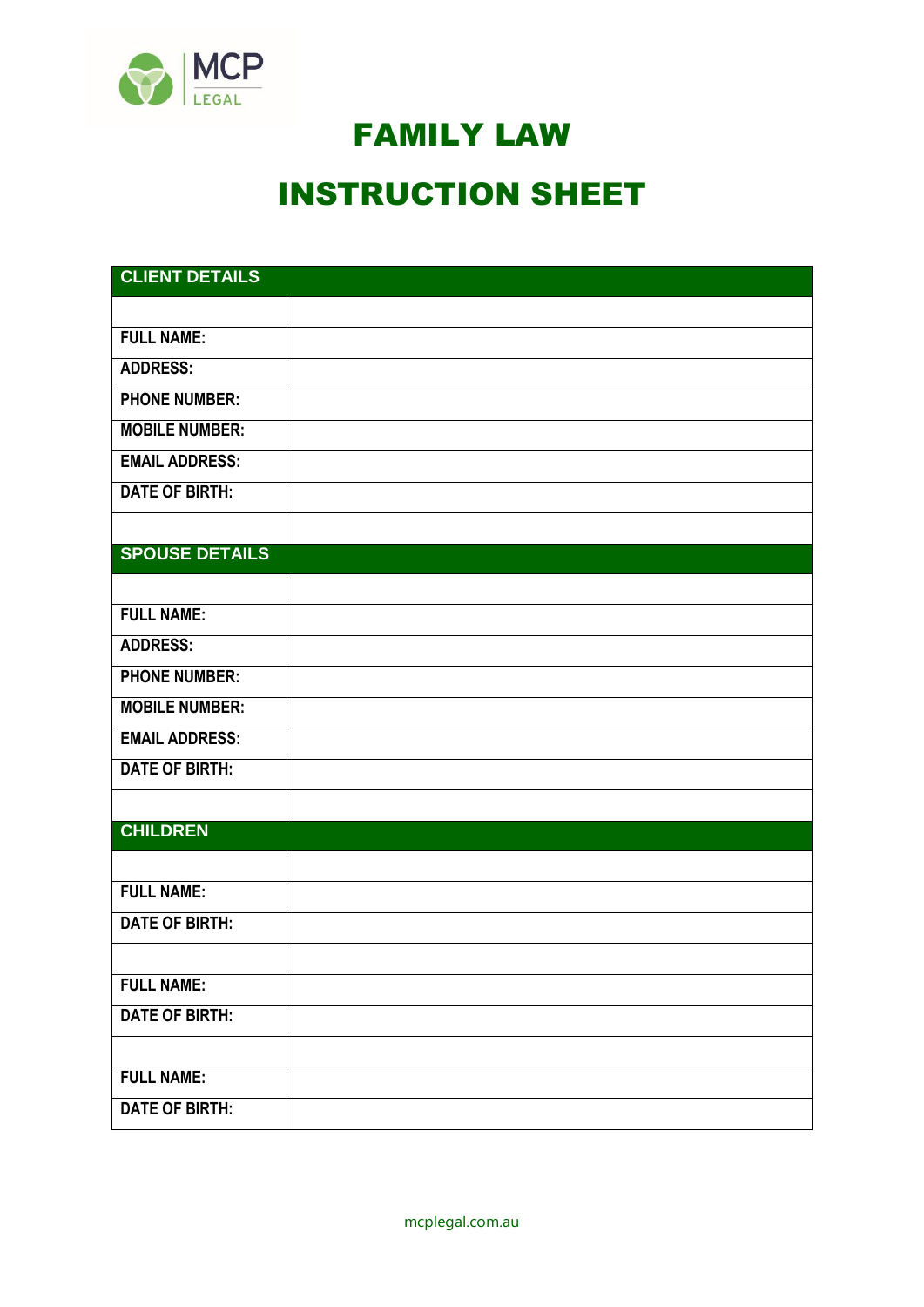| <b>FULL NAME:</b>                                                                              |                                                                                             |
|------------------------------------------------------------------------------------------------|---------------------------------------------------------------------------------------------|
| <b>DATE OF BIRTH:</b>                                                                          |                                                                                             |
|                                                                                                |                                                                                             |
| <b>MARRIAGE/RELATIONSHIP DETAILS</b>                                                           |                                                                                             |
|                                                                                                |                                                                                             |
| <b>DATE OF COMMENCEMENT OF</b><br><b>RELATIONSHIP AND COHABITATION:</b>                        |                                                                                             |
|                                                                                                |                                                                                             |
| DATE OF MARRIAGE (IF APPLICABLE):                                                              |                                                                                             |
| <b>DATE OF SEPARATION:</b>                                                                     |                                                                                             |
|                                                                                                |                                                                                             |
| <b>CHILDRENS MATTERS</b>                                                                       |                                                                                             |
|                                                                                                |                                                                                             |
|                                                                                                | What arrangements do you seek to have/continue to be in place for the care of the children: |
|                                                                                                |                                                                                             |
| WHO WILL THE CHILDREN LIVE WITH:                                                               |                                                                                             |
| WHAT TIME WILL THE OTHER PARENT SPEND TIME WITH THE CHILDREN:                                  |                                                                                             |
|                                                                                                |                                                                                             |
| <b>DURING SCHOOL TERMS:</b>                                                                    |                                                                                             |
| <b>CHRISTMAS:</b>                                                                              |                                                                                             |
| <b>EASTER:</b>                                                                                 |                                                                                             |
| <b>SCHOOL HOLIDAYS:</b>                                                                        |                                                                                             |
| <b>FATHER'S DAY/MOTHER'S DAY:</b>                                                              |                                                                                             |
| <b>BIRTHDAYS/CHILDRENS &amp; PARENTS:</b>                                                      |                                                                                             |
|                                                                                                |                                                                                             |
| PICKUP AND DROP OF ARRANGEMENTS<br><b>FOR THE CHILDREN:</b>                                    |                                                                                             |
|                                                                                                |                                                                                             |
| HOW WILL THE CHILDREN COMMUNICATE<br>WITH THE OTHER PARENT WHILST NOT IN<br><b>THEIR CARE:</b> |                                                                                             |
|                                                                                                |                                                                                             |
| <b>WHERE WILL THE CHILDREN ATTEND</b><br><b>SCHOOL NOW AND IN THE FUTURE:</b>                  |                                                                                             |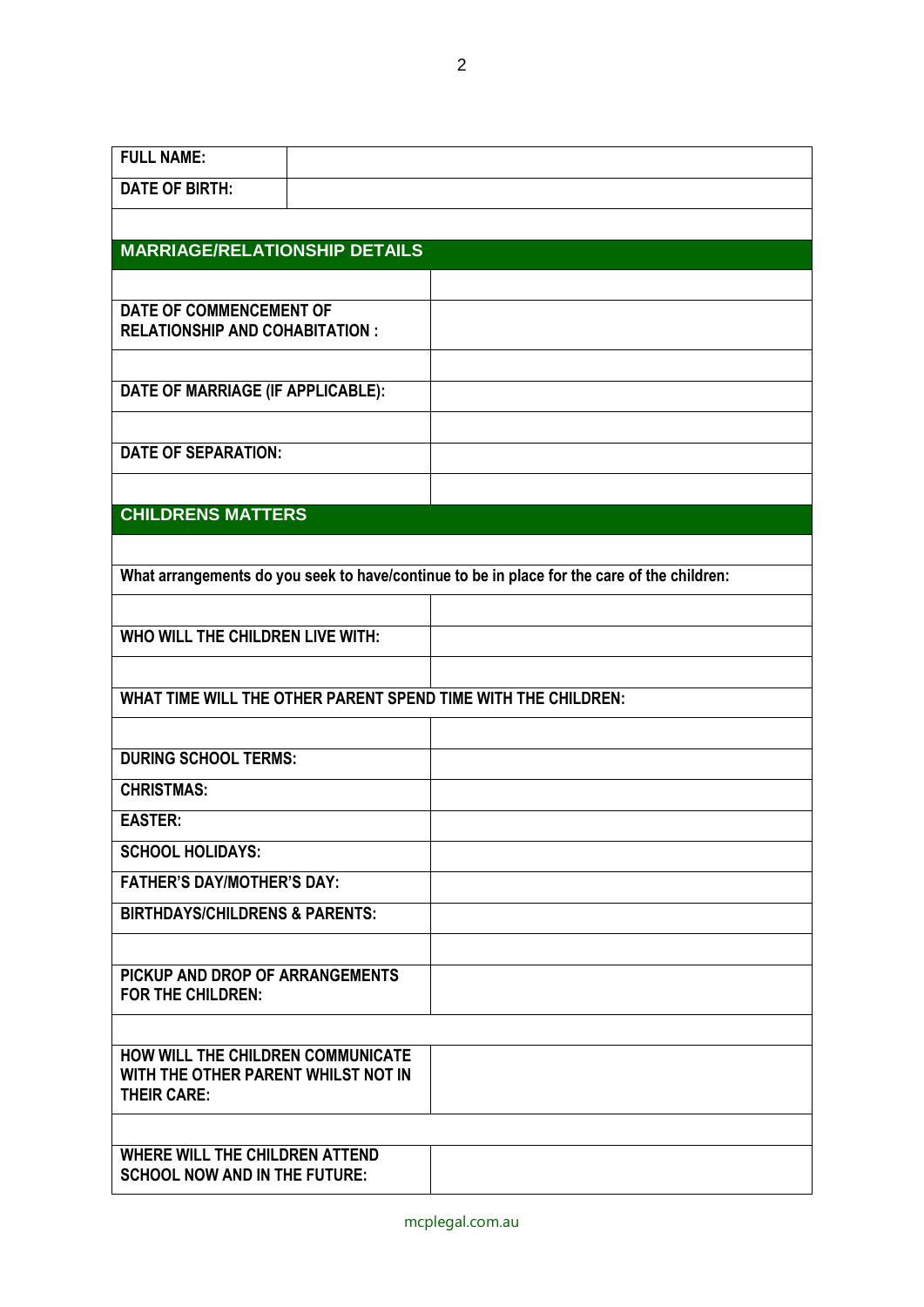| <b>HOW SHOULD THE PARENTS BEST</b><br><b>COMMUNICATE:</b>                                                                     |  |
|-------------------------------------------------------------------------------------------------------------------------------|--|
| <b>Emails</b>                                                                                                                 |  |
| <b>Txt</b>                                                                                                                    |  |
| <b>Discussions</b>                                                                                                            |  |
|                                                                                                                               |  |
| <b>SHOULD THRE BE ANY RESTRAINTS</b><br><b>INCLUDED, SUCH AS:</b>                                                             |  |
| Restrictions on travel interstate/overseas                                                                                    |  |
| Parent not to use drugs/alcohol in the<br>presence of the children                                                            |  |
|                                                                                                                               |  |
| <b>CHILD SUPPORT</b>                                                                                                          |  |
| Is there an agreement as to how much \$ will<br>be paid by one parent to the other                                            |  |
| How are school fees to be paid                                                                                                |  |
| Have been in place for the care of children<br>since separation                                                               |  |
|                                                                                                                               |  |
| PLEASE PROVIDE A CHRONOLOGY OF THE<br><b>CARE ARRANGEMENTS FOR THE</b><br><b>CHILDREN SINCE YOUR SEPARATION:</b>              |  |
|                                                                                                                               |  |
|                                                                                                                               |  |
|                                                                                                                               |  |
|                                                                                                                               |  |
| <b>OTHER MATTERS:</b>                                                                                                         |  |
| Time to be spent with/communicate with<br><b>Grandparents</b>                                                                 |  |
| Particular issues such as health care of each<br>child                                                                        |  |
| How to attend to any special needs of the<br>child                                                                            |  |
| Restraint on where each party may live in the<br>future i.e. not to move outside of a radius of<br>10km from the other parent |  |
| <b>Extra-curricular activities of the children</b>                                                                            |  |
|                                                                                                                               |  |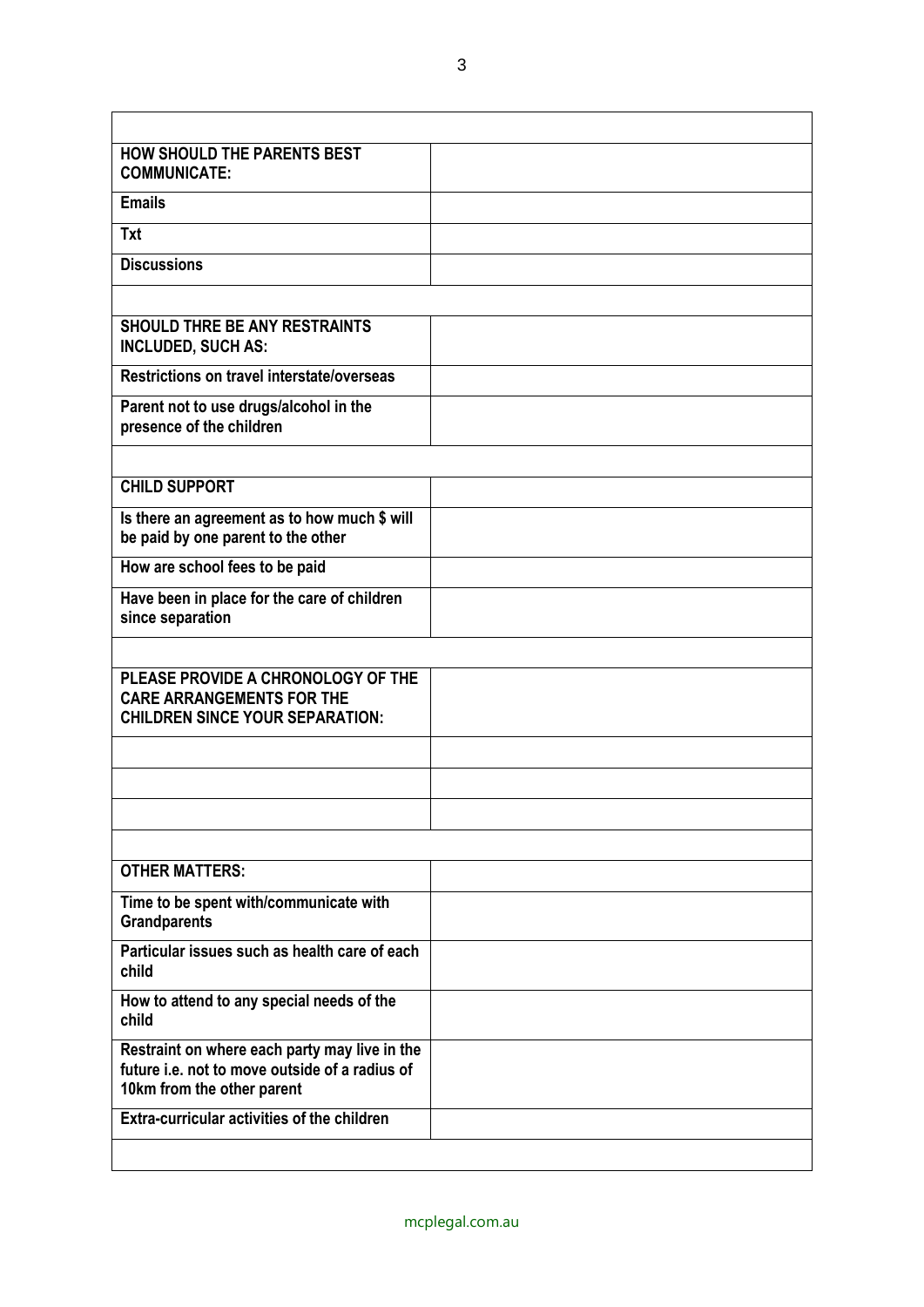| <b>FINANCIAL MATTERS</b>                                                         |  |  |
|----------------------------------------------------------------------------------|--|--|
| List the Assets/ Superannuation /Liabilities/ financial resources of the parties |  |  |
|                                                                                  |  |  |
| <b>REAL PROPERTY:</b>                                                            |  |  |
|                                                                                  |  |  |
| (A) BEFORE MARRIED:                                                              |  |  |
| Husband:                                                                         |  |  |
|                                                                                  |  |  |
|                                                                                  |  |  |
| Wife:                                                                            |  |  |
|                                                                                  |  |  |
|                                                                                  |  |  |
|                                                                                  |  |  |
| (B) AFTER MARRIED:                                                               |  |  |
| Husband:                                                                         |  |  |
|                                                                                  |  |  |
|                                                                                  |  |  |
| Wife:                                                                            |  |  |
|                                                                                  |  |  |
|                                                                                  |  |  |
| Joint:                                                                           |  |  |
|                                                                                  |  |  |
|                                                                                  |  |  |
|                                                                                  |  |  |
| CASH:                                                                            |  |  |
|                                                                                  |  |  |
|                                                                                  |  |  |
| <b>VEHICLES:</b>                                                                 |  |  |
| <b>Make and Model:</b>                                                           |  |  |
| Rego Number:                                                                     |  |  |
| Value:                                                                           |  |  |
|                                                                                  |  |  |
| <b>Make and Model:</b>                                                           |  |  |
| Rego Number:                                                                     |  |  |
| Value:                                                                           |  |  |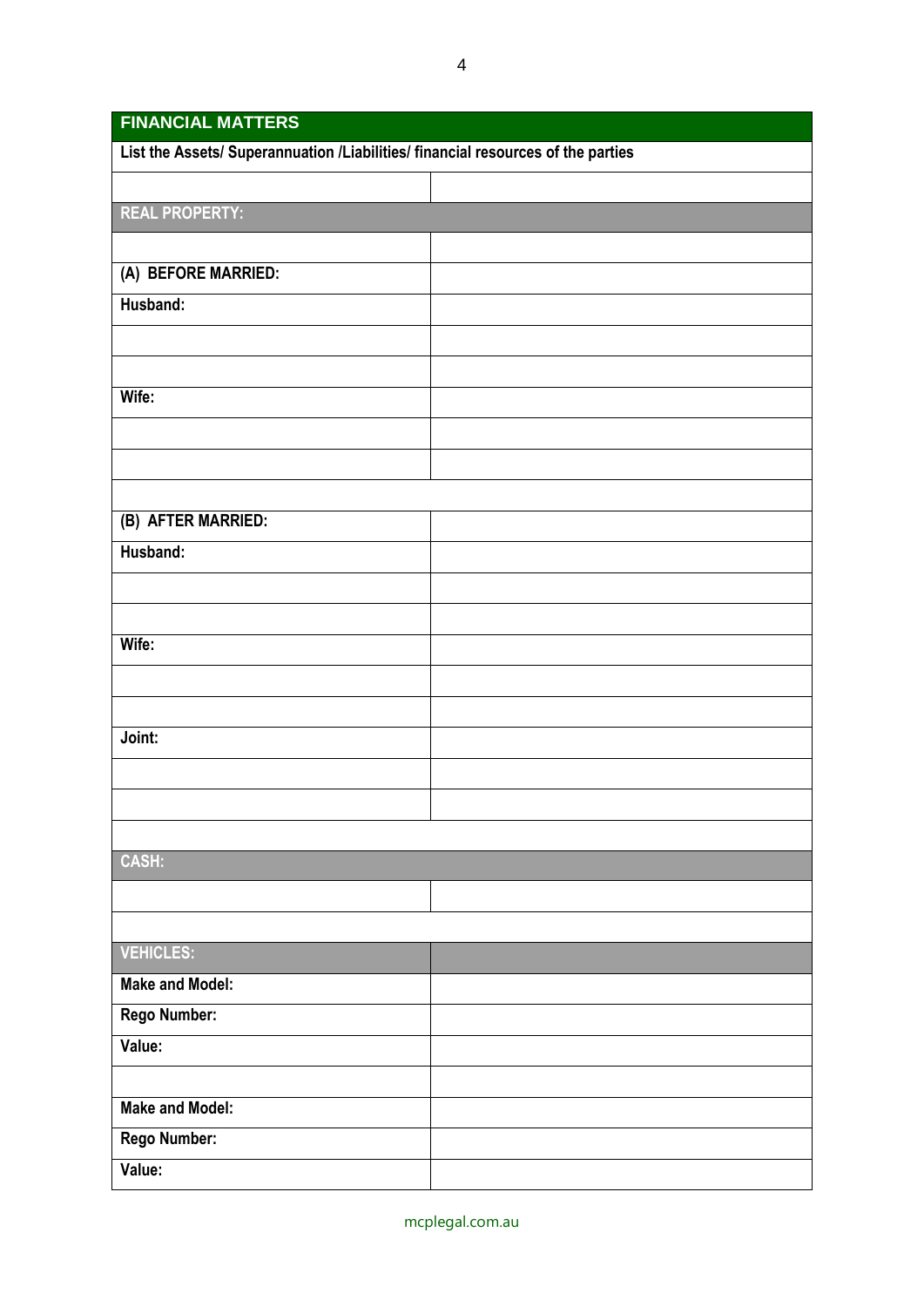| <b>INVESTMENTS:</b> |  |
|---------------------|--|
| Husband:            |  |
|                     |  |
|                     |  |
|                     |  |
| Wife:               |  |
|                     |  |
|                     |  |
| Joint:              |  |
|                     |  |
|                     |  |
|                     |  |
| <b>BUSINESSES:</b>  |  |
| Husband:            |  |
|                     |  |
|                     |  |
| Wife:               |  |
|                     |  |
|                     |  |
| Joint:              |  |
|                     |  |
|                     |  |
|                     |  |
| OTHER:              |  |
| Husband:            |  |
|                     |  |
|                     |  |
| Wife:               |  |
|                     |  |
|                     |  |
| Joint:              |  |
|                     |  |
|                     |  |
|                     |  |
|                     |  |
|                     |  |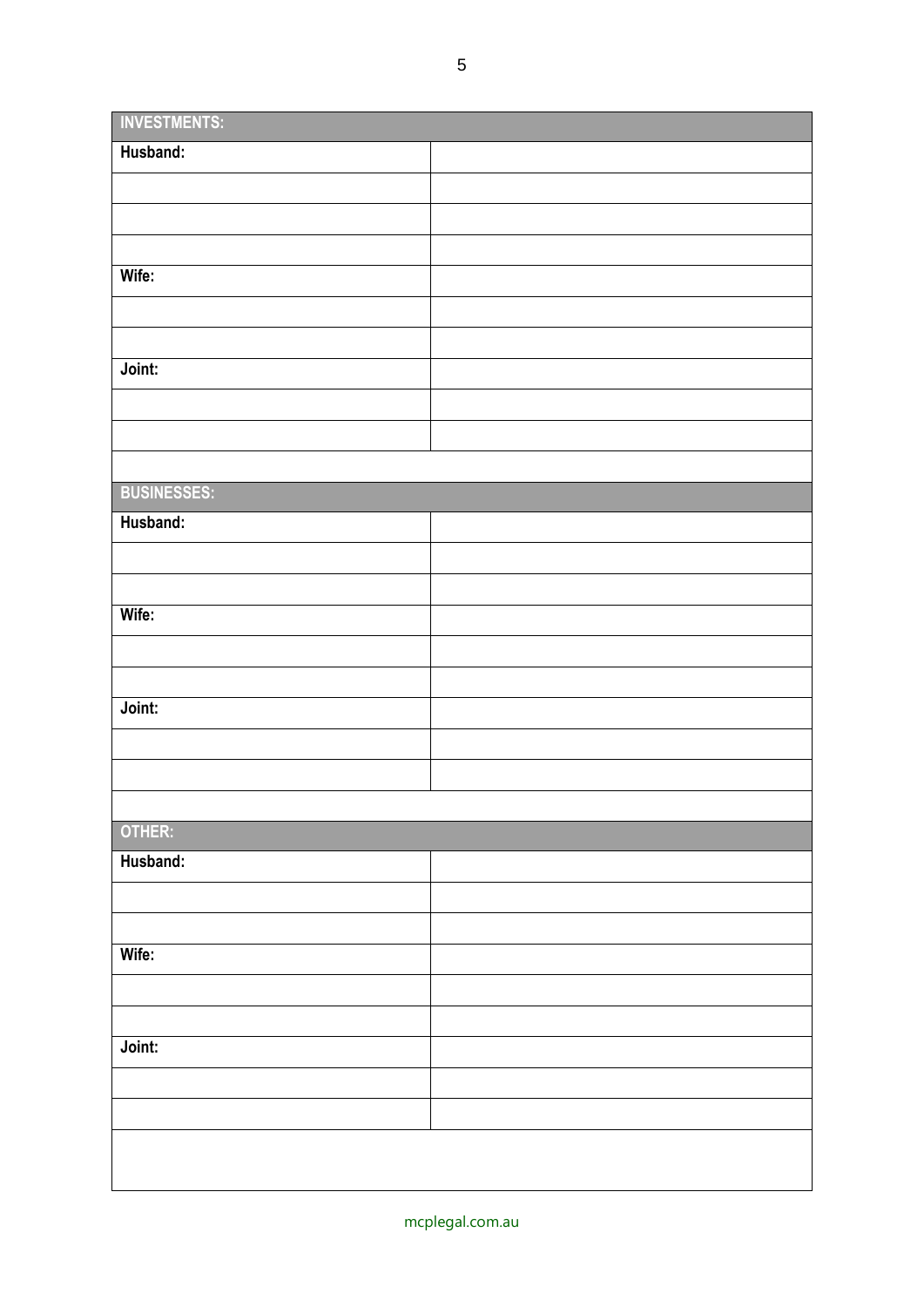| SUPERANNUATION: |
|-----------------|

| <b>SUPERANNUATIUN:</b>                                                            |                                                                            |
|-----------------------------------------------------------------------------------|----------------------------------------------------------------------------|
| Husband:                                                                          |                                                                            |
|                                                                                   |                                                                            |
|                                                                                   |                                                                            |
| Wife:                                                                             |                                                                            |
|                                                                                   |                                                                            |
|                                                                                   |                                                                            |
|                                                                                   |                                                                            |
| <b>EMPLOYMENT FOR EACH PARTY / ROLE/ EARNING CAPACITY:</b>                        |                                                                            |
|                                                                                   |                                                                            |
| Employment details including income and period of time with your current employer |                                                                            |
| <b>HUSBAND:</b>                                                                   |                                                                            |
| <b>Employer Name:</b>                                                             |                                                                            |
| <b>Job Description:</b>                                                           |                                                                            |
| <b>Annual Sslary:</b>                                                             |                                                                            |
| Length of Employment:                                                             |                                                                            |
|                                                                                   |                                                                            |
|                                                                                   |                                                                            |
| WIFE:                                                                             |                                                                            |
| <b>Employer Name:</b>                                                             |                                                                            |
| <b>Job Description:</b>                                                           |                                                                            |
| <b>Annual Sslary:</b>                                                             |                                                                            |
| <b>Length of Employment:</b>                                                      |                                                                            |
|                                                                                   |                                                                            |
| <b>DESCRIBED ABOVE</b>                                                            | HOW DID YOU ACQUIRE THE PROPERTY THAT MADE UP THE "MATRIMONIAL ASSET POOL" |
|                                                                                   |                                                                            |
| <b>DATE PROPERTY PURCHASED:</b>                                                   |                                                                            |
|                                                                                   |                                                                            |
|                                                                                   |                                                                            |
| WHERE DID THE FUNDS COME FROM TO<br><b>PURCHASE THE PROPERTY:</b>                 |                                                                            |
|                                                                                   |                                                                            |
|                                                                                   |                                                                            |
| <b>HOW WAS THE PROPERTY SERVICED</b><br><b>OVER THE COURSE OF THE MARRIAGE:</b>   |                                                                            |

۰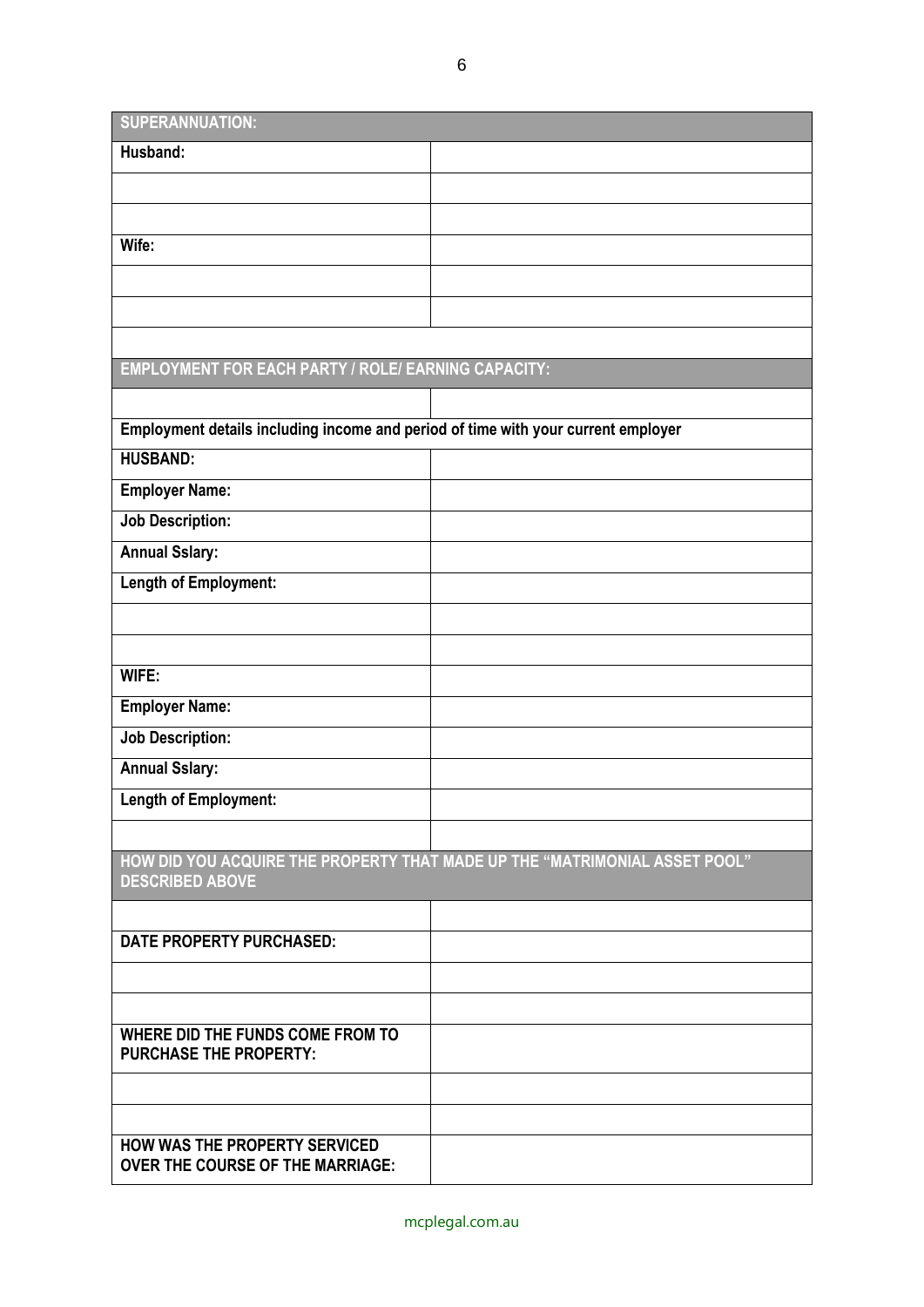| <b>HOW HAS THE PROPERTY BEEN SERVICED</b><br><b>POST SEPARATION:</b>    |  |
|-------------------------------------------------------------------------|--|
|                                                                         |  |
|                                                                         |  |
| DETAILS OF ANY LUMP SUM CONTRIBUTIONS MADE BY EITHER PARTY:             |  |
|                                                                         |  |
| (A) BEFORE MARRIAGE:                                                    |  |
| Husband:                                                                |  |
|                                                                         |  |
| Wife:                                                                   |  |
|                                                                         |  |
| (B) DURING MARRIAGE (i.e. INHERITANCES/<br>PAY OUTS/ REDUNDANCIES ETC): |  |
| Husband:                                                                |  |
|                                                                         |  |
| Wife:                                                                   |  |
|                                                                         |  |
| (C) POST SEPARATION:                                                    |  |
| Husband:                                                                |  |
|                                                                         |  |
| Wife:                                                                   |  |
|                                                                         |  |
|                                                                         |  |
|                                                                         |  |
| NON-FINANCIAL CONTRIBUTIONS TO THE MARRIAGE:                            |  |
| Home-making during the marriage and post<br>separation:                 |  |
|                                                                         |  |
|                                                                         |  |
| Maintenance of the home/ property:                                      |  |
|                                                                         |  |
|                                                                         |  |
| Support for study/ further education etc                                |  |
|                                                                         |  |
|                                                                         |  |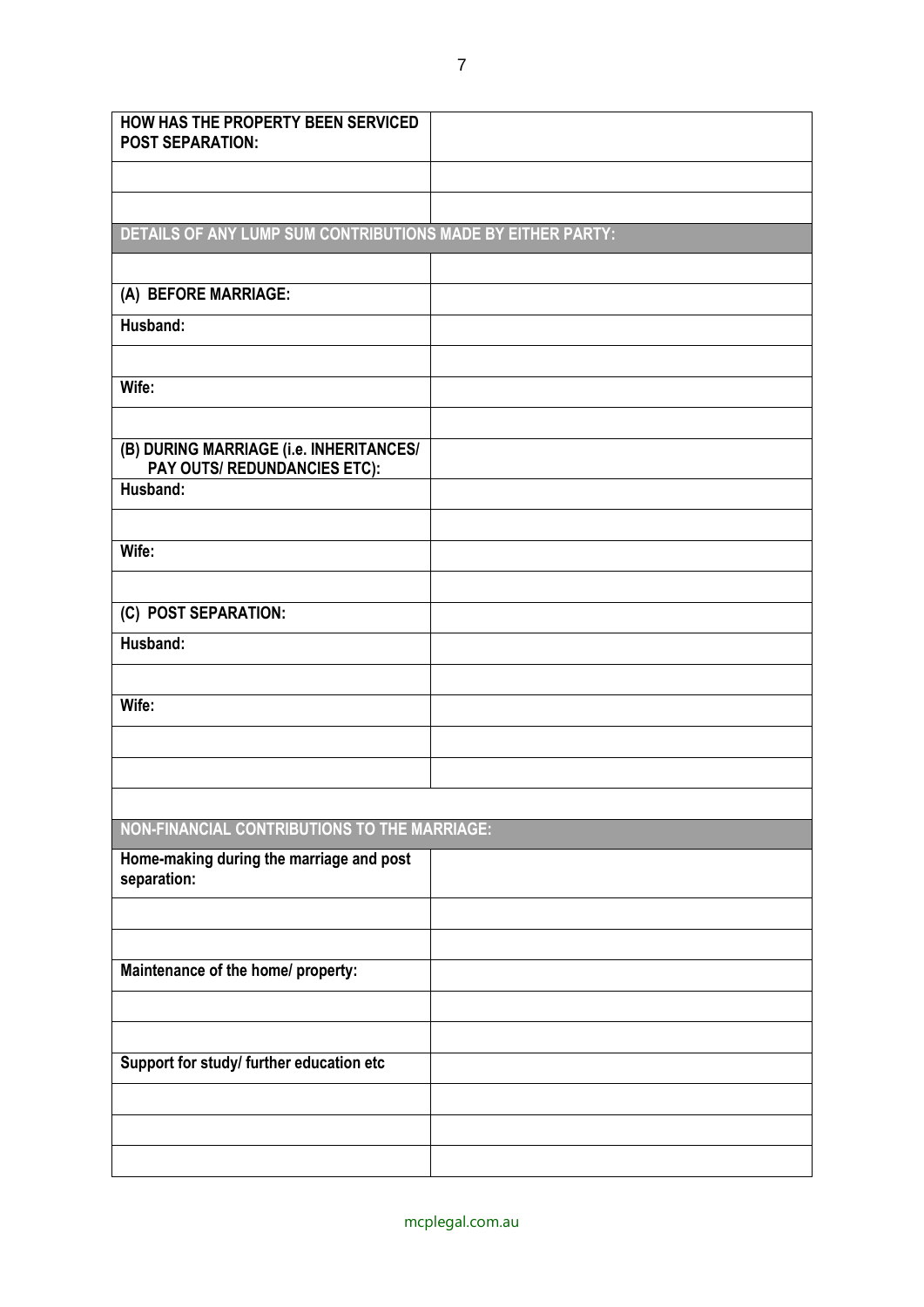**WHAT ASSETS DID YOU AND YOUR PARTNER EACH HAVE AT THE COMMENCEMENT OF THE RELATIONSHIP?**

| Husband's assets and liabilities:          |  |
|--------------------------------------------|--|
|                                            |  |
|                                            |  |
|                                            |  |
|                                            |  |
| Wife's assets and liabilities:             |  |
|                                            |  |
|                                            |  |
|                                            |  |
|                                            |  |
|                                            |  |
| PLEASE DESCRIBE FUTURE NEEDS OF EACH PARTY |  |
|                                            |  |
| <b>HEALTH:</b>                             |  |
|                                            |  |
|                                            |  |
| <b>EMPLOYMENT PROSPECTS</b>                |  |
|                                            |  |
|                                            |  |
| <b>EDUCATION:</b>                          |  |
|                                            |  |
| <b>FUTUR LIVING CIRCUMSTANCES:</b>         |  |
|                                            |  |
|                                            |  |
| <b>AGE/ RETIREMENT:</b>                    |  |
|                                            |  |
|                                            |  |
| <b>CARE OF CHILDREN:</b>                   |  |
|                                            |  |
|                                            |  |
|                                            |  |
|                                            |  |